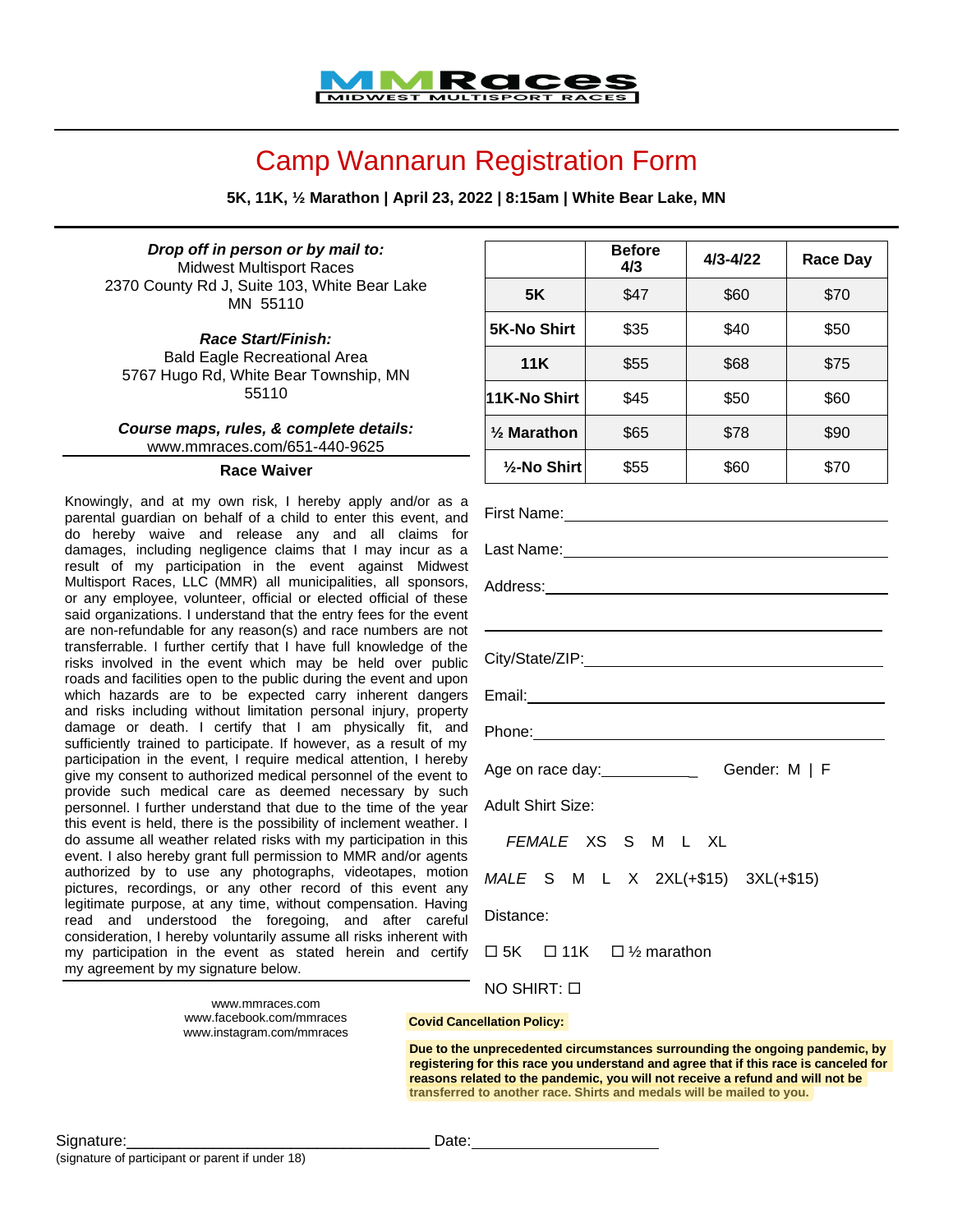READ CAREFULLY. THIS AGREEMENT INCLUDES A RELEASE OF LIABILITY AND WAIVER OF LEGAL RIGHTS AND DEPRIVES YOU OR THE RIGHT TO SUE MIDWEST MULTISPORT RACES LLC AND OTHER PARTIES. BY REGISTERING FOR THE RACE AND COMPLETING YOUR PURCHASE YOU HAVE ELECTRONICLLY SIGNED THIS AGREEMENT. DO NOT COMPLETE YOUR PURCHASE UNLESS YOU HAVE READ IT IN ITS ENTIRETY. SEEK THE ADVICE OF LEGAL COUNSEL IF YOU ARE UNSURE OF ITS EFFECT. WAIVER AND RELEASE OF LIABILITY, ASSUMPTION OF RISK AND INDEMNITY AGREEMENT IN CONSIDERATION OF MIDWEST MULTISPORT RACES LLC, (hereinafter MMRaces) allowing me to participate in this event, I, for myself, and on behalf of my spouse, children, parents, guardians, heirs and next of kin, and any legal and personal representatives, executors, administrators, successors, and assigns, hereby agree to and make the following contractual representations pursuant to this Waiver and Release of Liability, Assumption of Risk and Indemnity Agreement (this "Agreement").

I hereby represent that I am in good health and in proper physical condition to participate in the Event; and I am not under the influence of alcohol or any illicit or prescription drugs and will not be under any such influence at the time of the Event, which would impair my ability to safely participate in the Event. I also agree, represent, and warrant that I will not participate in any Event if I experience symptoms of COVID-19, including, without limitation, fever, cough, or shortness of breath, of have a suspected or diagnosed/confirmed case of COVID-19. I agree that it is my sole responsibility to determine whether I am sufficiently fit and healthy enough to participate in the Event. I understand and acknowledge the physical and mental demands associated with triathlon, duathlon, or other multisport events, and realize that running, bicycling, swimming and other portions of such Events are inherently dangerous and represent an extreme test of a person's physical and mental limits. I understand that participation involves risks and dangers which include, without limitation, the potential for serious bodily injury, sickness and disease (including but not limited to communicable disease) permanent disability, paralysis and loss of life; loss of or damage to equipment/property; exposure to extreme conditions and circumstances; accidents, contact or collision with other participants, spectators, vehicles or other natural or manmade objects; dangers arising from adverse weather conditions; imperfect course conditions; water, road and surface hazards; equipment failure; inadequate safety measures; participants of varying skill levels; situations beyond the immediate control of the Event Organizers; and other undefined risks and dangers which may not be readily foreseeable or are presently unknown, including any unknown claims. I understand that these Risks may be caused in whole or in part by my own actions or inactions, the actions or inactions of others participating in the Event, or the acts, inaction or negligence of the Released Parties defined below, and I hereby and voluntarily choose to assume such Risks and responsibility for any damages, liabilities, losses or expenses which I incur as a result of my participation in the Event.

I hereby consent to treatment in the event of an emergency or other incident in which, in the reasonable judgement of on-site and other personnel, I require medal care. I further agree to pay all costs associated with such medial care and to indemnify and hold harmless the Released Parties (as defined below) from any costs or claims arising from such medical care.

I hereby Release, Waive and Covenant Not to Sue, and further agree to Indemnify and Hold Harmless the following parties: the Event Owners, Organizers and Promoters, Race Directors, other participants in this event, Sponsors, property owners upon which the Event takes place, Law Enforcement Agencies and other Public Entities providing support for the Event, and each of their respective parent, subsidiary and affiliated companies, officers, partners, shareholders, members, agents, employees and volunteers (individually and collectively, the "Released Parties" or "Event Organizers"), with respect to any liability claim(s), demand(s), cause(s) of action, damage(s), loss or expense (including court costs and reasonable attorneys fees) of any kind or nature ("Liability") which may arise out of, result from, or relate to my participation in the Event, and/or any INJURY< ILLNESS OR DEATH (including but not limited to INJURY, ILLNESS OR DEATH RESULTING FROM COVID-19)arising out of or related to the Event, and, with respect to and including claims of Liability caused in whole or in part by the negligence of the Released Parties. I further agree that if, despite this Agreement, I or anyone on my behalf, makes a claim for Liability against any of the Released Parties, I will indemnify, defend and hold harmless each of the Released Parties from any such Liability which any may be incurred as the result of such claim. I hereby warrant that I have read this Agreement carefully, understand its terms and conditions, acknowledge that I will be giving up substantial legal rights by signing it (through the completion of purchase of this race registration)(including the rights of the minor, my spouse, children, parents, guardians, heirs and next of kin, and any legal and personal representatives, executors, administrators, successors and assigns), acknowledge that I have signed this Agreement freely and voluntarily, without any inducement, assurance or guarantee, and intend for my signature to serve as confirmation of my complete and unconditional acceptance of the terms, conditions and provisions of this Agreement. This Agreement represents the complete understanding between the parties regarding these issues and no oral representations, statements or inducements have been made apart of this Agreement. If any provision of this Agreement is held to be unlawful, void, or for any reason unenforceable, then that provision shall be deemed severable from this Agreement and shall not affect the validity and enforceability of any remaining provisions.